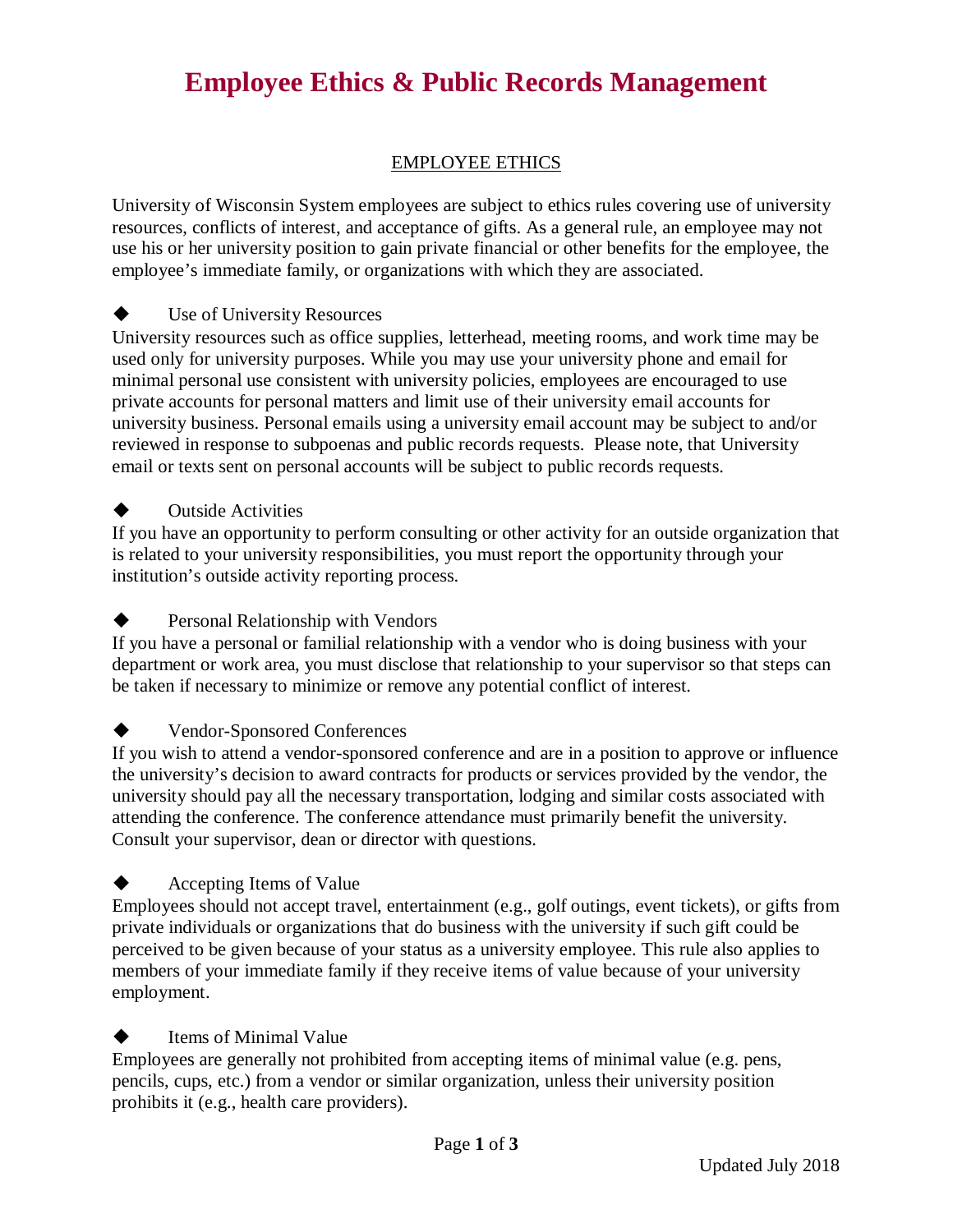# **Employee Ethics & Public Records Management**

# Contract Signature Authority

Only certain designated individuals have been delegated legal authority to sign contracts on behalf of the university. You should not sign a contract or agreement unless you have been officially delegated by your institution's contracting authority.

## Confidential University Information

You may not use or disclose confidential university information for reasons unrelated to your professional responsibilities or to gain anything of value for yourself or a member of your immediate family.

#### Nepotism

UW employees should not participate in a decision to hire, retain, promote or determine the salary of a member of their immediate family.

## **Reporting Ethics Violations**

If you are aware of a situation involving potential misuse of university resources or other possible ethics violations, you should report this activity to your supervisor or to the audit hotline: https://uwaudithotline.tnwreports.com/ or (855) 827-4950

## PUBLIC RECORDS MANAGEMENT

As a university employee, all records that you create or receive in connection with the transaction of public business are public records. Proper management of public records is an important function of your job.

**Regent Policy: Public Records Management** 

The roles and responsibilities of university employees in properly managing public records are set forth in Regent Policy Document 3-2 University of Wisconsin System Public Records Management Policy, available online at:<https://www.wisconsin.edu/regents/policies/>

Public Records Management

Public records can be destroyed only in accordance with records destruction authorization schedules that have been approved by the State of Wisconsin Public Records Board. The schedules establish the length of time records must be retained before destruction or transfer to UW Archives for permanent storage.

**UW General Records Schedules** Each institution has appointed a records and forms officer to assist you with records retention questions. General retention records schedules apply to all UW institutions and are located on the campus records retention web site and on the UW System Office of General Counsel site.